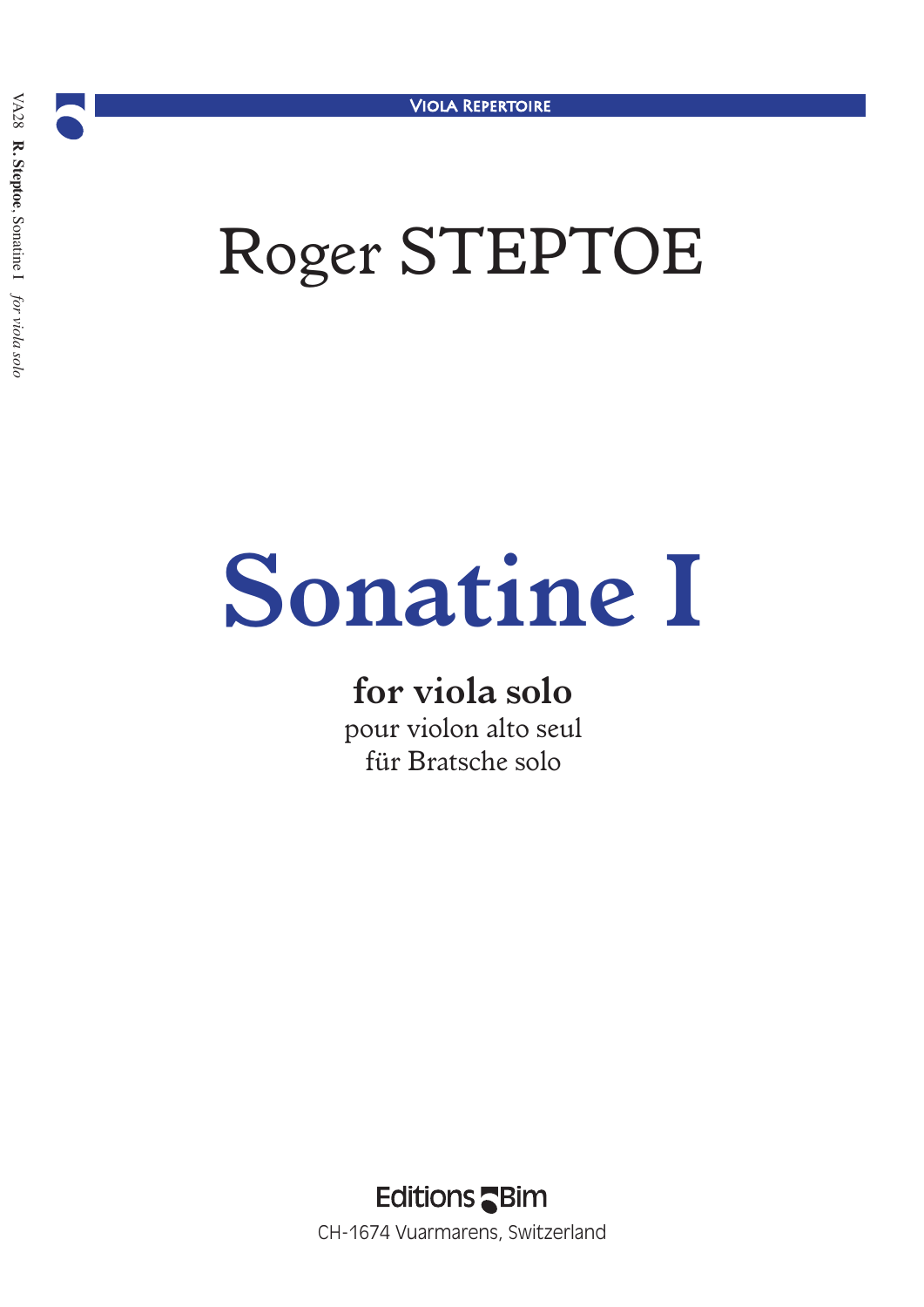#### *The work*

*Sonatine I for solo viola was commissioned by the Lionel Tertis International Viola Competition and used as a test piece in the 2010 competition with funds provided by the Tertis Foundation.*

*The composer is deeply grateful to the eminent British viola player, Sarah-Jane Bradley, for her help in editing this work for publication.*

#### *L'oeuvre*

*Sonatine I pour alto solo a été commandée par le Concours International d'alto Lionel Tertis comme pièce imposée pour son édition 2010 et financée par la Fondation Lionel Tertis.*

*Le compositeur est très reconnaissant à l'éminente altiste britannique Sarah-Jane Bradley pour son aide à l'édition de cette oeuvre.*

#### *Das Werk*

*Sonatine I für Bratsche solo wurde vom Internationalen Viola-Wettbewerb Lionel Tertis als Pflichtstück der Auflage 2010 bestellt und von der Stiftung Lionel Tertis finanziert.*

*Der Komponist ist der prominenten englischen Bratschistin Sarah-Jane Bradley für ihre Hilfe zur Herausgabe dieses Werkes sehr dankbar.*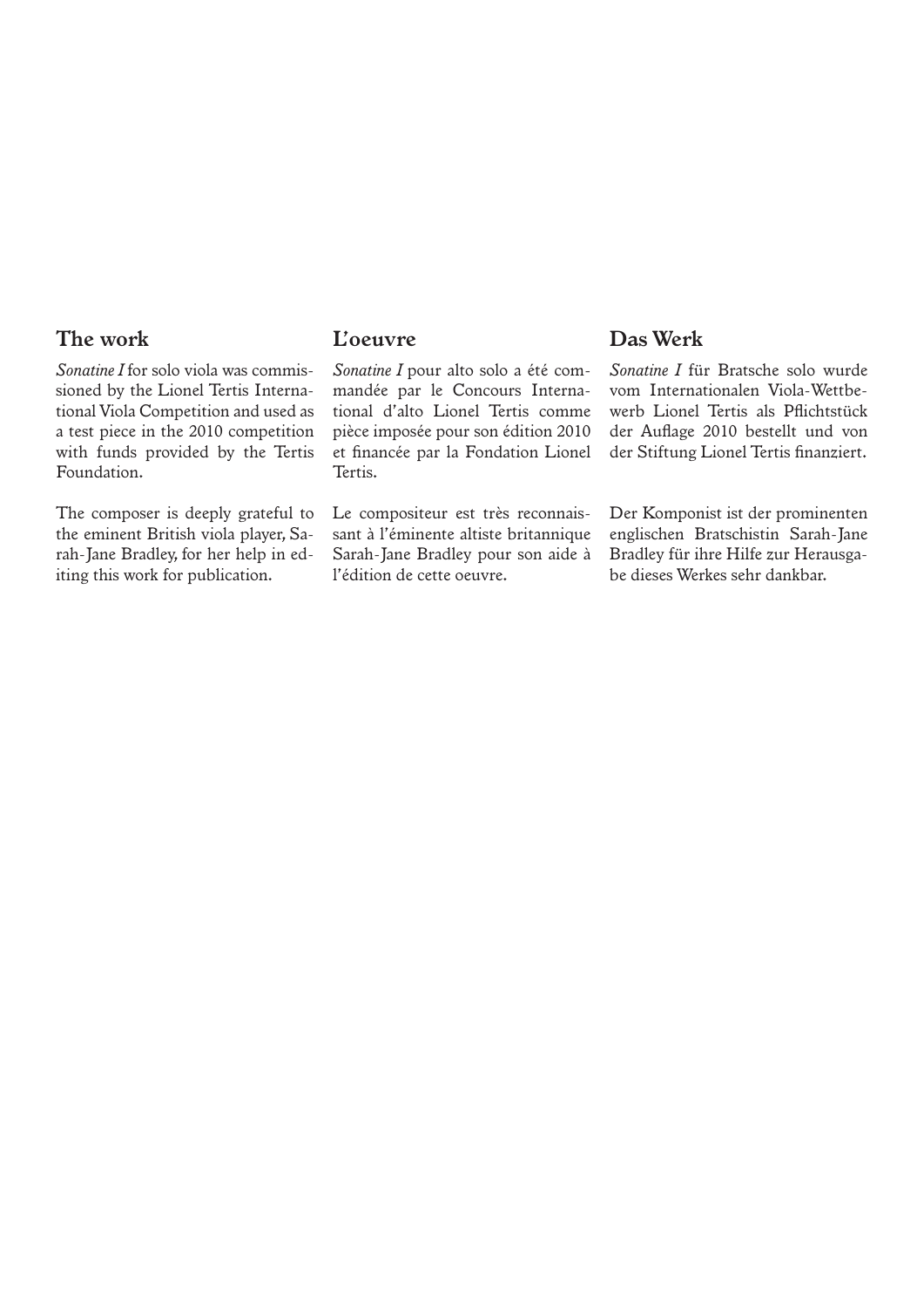*to John Bethell MBE, dear friend and colleague, on the occasion of his 70th Birthday, April 9th, 2010*

> **Sonatine I** for solo viola (2009 - ca 5')





**© 2009 World copyright by Editions Bim (Jean-Pierre Mathez), CH-1674 Vuarmarens, Switzerland** BIM VA28 3 **TOUS DROITS RÉSERVÉS - ALLE RECHTE VORBEHALTEN - ALL RIGHTS RESERVED www.editions-bim.com**